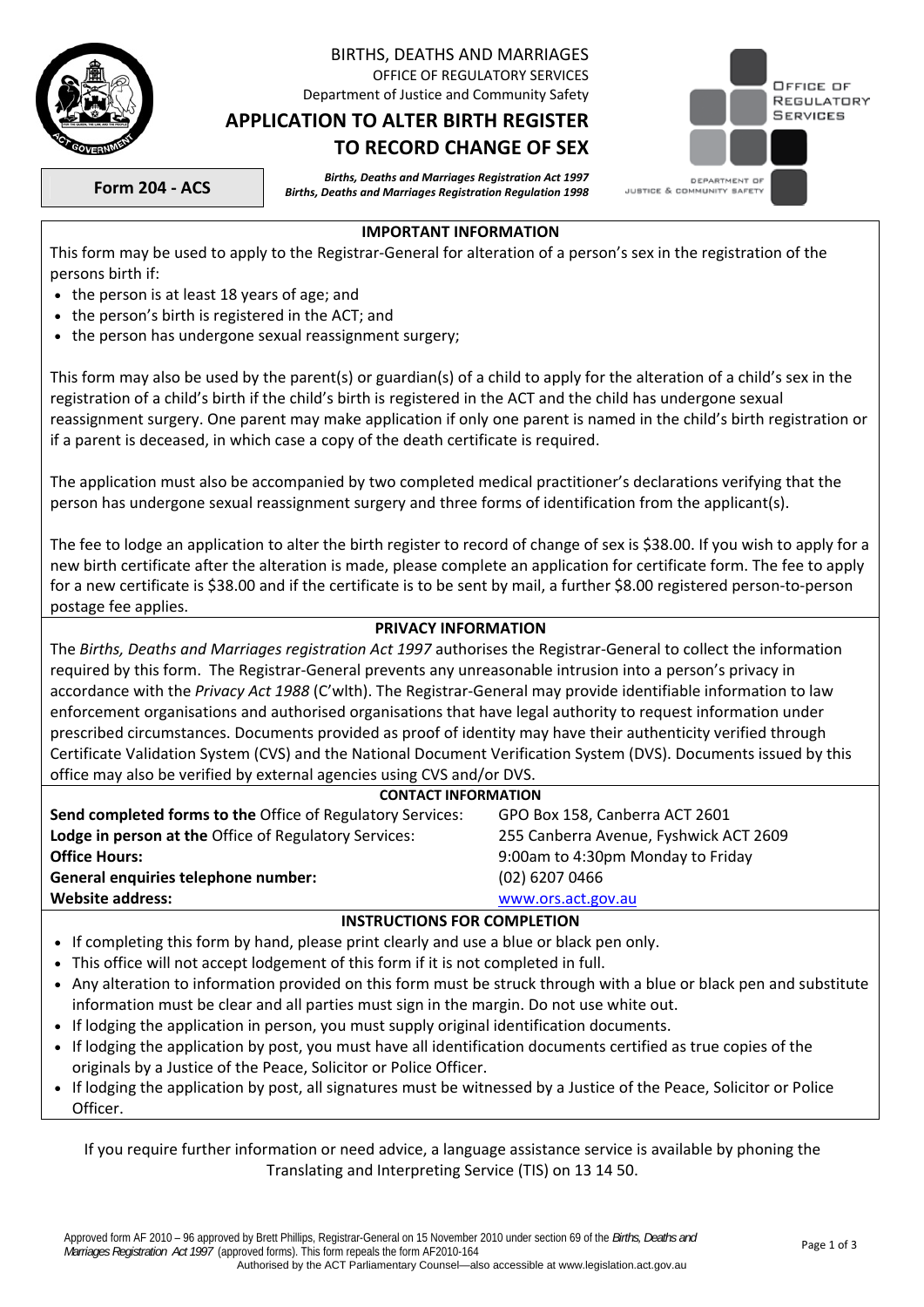|                                                  | <b>BIRTHS, DEATHS AND MARRIAGES</b>                                                      |                                                           |                                             |  |
|--------------------------------------------------|------------------------------------------------------------------------------------------|-----------------------------------------------------------|---------------------------------------------|--|
|                                                  |                                                                                          | OFFICE OF REGULATORY SERVICES                             | OFFICE OF                                   |  |
|                                                  | Department of Justice and Community Safety<br><b>APPLICATION TO ALTER BIRTH REGISTER</b> |                                                           | REGULATORY<br>SERVICES                      |  |
|                                                  |                                                                                          |                                                           |                                             |  |
|                                                  |                                                                                          | <b>TO RECORD CHANGE OF SEX</b>                            |                                             |  |
| <b>Form 204 - ACS</b>                            | <b>Births, Deaths and Marriages Registration Regulation 1998</b>                         | <b>Births, Deaths and Marriages Registration Act 1997</b> | DEPARTMENT OF<br>JUSTICE & COMMUNITY SAFETY |  |
| <b>Registration Number</b><br>(Office use only)  |                                                                                          | Date received<br>(Office use only)                        | $\prime$<br>$\prime$                        |  |
|                                                  | DETAILS OF PERSON WHOSE BIRTH REGISTRATION IS TO BE ALTERED                              |                                                           |                                             |  |
| <b>Current Surname</b>                           |                                                                                          | <b>Current Given Name(s)</b>                              |                                             |  |
|                                                  |                                                                                          |                                                           |                                             |  |
| <b>Surname at Time of Birth</b>                  |                                                                                          | Given Name(s) at Time of Birth                            |                                             |  |
|                                                  |                                                                                          |                                                           |                                             |  |
| <b>Date of Birth</b>                             | Sex at Time of Birth                                                                     | <b>Place of Birth</b>                                     |                                             |  |
|                                                  | Female<br>  Male                                                                         |                                                           |                                             |  |
| <b>Current Residential Address</b>               |                                                                                          |                                                           |                                             |  |
|                                                  |                                                                                          |                                                           |                                             |  |
| <b>Current Postal Address (If different)</b>     |                                                                                          |                                                           | Postcode                                    |  |
|                                                  |                                                                                          |                                                           |                                             |  |
|                                                  |                                                                                          |                                                           | Postcode                                    |  |
| <b>DETAILS OF PARENTS</b>                        |                                                                                          |                                                           |                                             |  |
| <b>Mother's Surname</b>                          |                                                                                          | <b>Mother's Given Name(s)</b>                             |                                             |  |
|                                                  |                                                                                          |                                                           |                                             |  |
| <b>Mother's Former Surname Name (If any)</b>     |                                                                                          | <b>Mother's Former Given Name(s)</b> (If any)             |                                             |  |
|                                                  |                                                                                          |                                                           |                                             |  |
| Father's / Parent's Surname                      |                                                                                          | Father's / Parent's Given Name(s)                         |                                             |  |
|                                                  |                                                                                          |                                                           |                                             |  |
| Father's / Parent's Former Surname Name (If any) |                                                                                          | Father's / Parent's Former Given Name(s) (If any)         |                                             |  |
|                                                  |                                                                                          |                                                           |                                             |  |
| <b>DETAILS OF REASSIGNMENT SURGERY</b>           |                                                                                          |                                                           |                                             |  |
| Data Reassignment Surgery Performed              |                                                                                          | Say Reculting from Surgery                                |                                             |  |

| Date Reassignment Surgery Performed | <b>Sex Resulting from Surgery</b> |          |
|-------------------------------------|-----------------------------------|----------|
|                                     | Male                              | I Female |

**PAYMENT DETAILS** 

| $\exists$ Visa                   | Mastercard | <b>Expiry Date</b> |                             | Amount |  |
|----------------------------------|------------|--------------------|-----------------------------|--------|--|
| <b>Cardholder</b><br><b>Name</b> |            |                    | <b>Cardholder Signature</b> |        |  |
| <b>Card Number</b>               |            |                    |                             |        |  |

**PLEASE NOTE: Payments may be made by cheque, money order or credit card if lodged by post, or also by cash or EFTPOS if lodged in person. Applications paid by personal cheque will be held for 7-10 working days for the cheque to clear.**